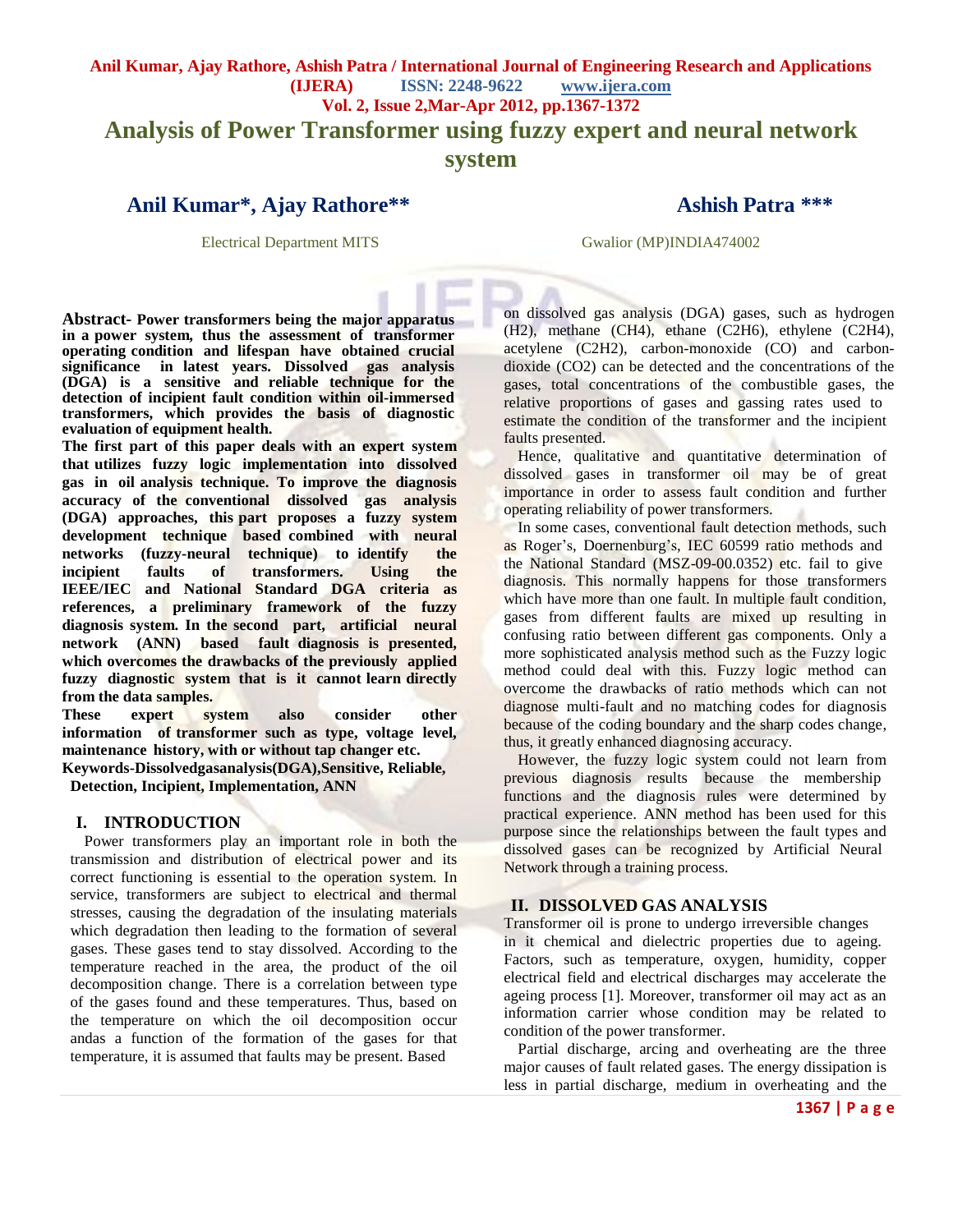### **Anil Kumar, Ajay Rathore, Ashish Patra / International Journal of Engineering Research and Applications (IJERA) ISSN: 2248-9622 www.ijera.com Vol. 2, Issue 2,Mar-Apr 2012, pp.1367-1372**

highest in arcing. The main gas which is generated by the mentioned partial discharge type of fault is hydrogen (H2), beside small amount of methane (CH4), because really low energy is needed for scission the C–H bonds. More energy or higher temperature is needed for the formation of ethane (C2H6) or ethylene (C2H4) which is characteristically formed gases in the case of overheated oil. And the highest energy is needed for the formation of acetylene (C2H2) in arcs. When paper is involved in a fault the main gases which are generated carbon monoxide (CO) and carbon dioxide (CO2).

#### **III. DGA METHODS**

Various interpretative techniques have been reported in the literature to predict development of faults, such as IEC 60599 Standard"s ratio codes, IEEE Standard"s Roger"s and Doernenburg's ratio codes, the Key gas method, CIGRE guidelines, MSZ-09-00.0352 National Standard"s ratio codes and graphical techniques such as Duval Triangle method. All these methods have been based on years of experience in fault diagnosis using DGA. None of these methods are based on mathematical formulation and interpretations are heuristic in nature and vary from utility to utility. However, in recent years more consistent methods have been developed in DGA interpretation based on large number of expert system, data and failure history of transformers [2].

#### *A. Key gas method*

Decomposition of gases in oil and paper insulation of transformers caused by faults depends on temperature of faults. Various faults produce certain gases and the percent of some gases have been found to mention fault types, such as overheated oil and cellulose, corona in oil and arcing in oil.

#### *B. Ratio methods*

The ratio methods are the most widely used technique. Roger's, Doernenburg's and IEC ratios are all used by utilities. Typically, three or four ratios are used for sufficient accuracy, such as the original Roger's ratio method uses four ratios (CH4/H2, C2H6/CH4, C2H2/C2H4, C2H4/C2H6) to diagnose eleven incipient fault conditions and a normal condition. This method took information from the Halstead's thermal equilibrium and Doernenburg's ratios along with information from faulted units.

#### *C. MSZ-09-00.0352 National Standard's method*

Considerable differences of opinion exist for what is considered a "normal transformer" with acceptable concentrations of gases.

In this Standard four-level of criteria have been developed to determine the risks of the transformers. These criterions help to determine weather a transformer is behaving normally, especially when there is no previous dissolved gas history or the transformers have been under operation for many years. The criterion uses total concentration of all combustible gases presented in Table I for the type of Generator Step-Up (GSU) Transformers and Grid Transformers separately. The transformer is considered"Normal" when the total dissolved combustible gas (TDCG) are below or within levels and also when any individual combustible gas does not exceed specified levels presented in Table II, if not additional investigation is needed.

| Table                   |
|-------------------------|
| $I -$                   |
| Condition vs. operation |
| time of the transformer |

|                              | Concentrations of the total combustible gas |                                   |              |                 |  |
|------------------------------|---------------------------------------------|-----------------------------------|--------------|-----------------|--|
| Condition                    |                                             | Operation time of the transformer |              |                 |  |
|                              | Type                                        | $<8$ year                         | $815$ year   | $>15$ year      |  |
| V <sub>0</sub>               | Grid                                        | $<$ 35                            | <45          | < 80            |  |
| Norm                         | <b>GSU</b>                                  | <50                               | <65          | < 1000          |  |
| $V1-$<br>Dubio               | Grid                                        | >350<45                           | >450<80      | $\geq 800$ <160 |  |
|                              | <b>GSU</b>                                  | $>500$ <65                        | >650<100     | $>1000{<}16$    |  |
| $V2-$<br>$E_{\alpha 11}$ lty | Grid                                        | $\geq 450<80$                     | >800<160     | >1600<30        |  |
|                              | GSU                                         | >650<10                           | $>1000{<}16$ | >1600<30        |  |
| V3 –                         | Grid                                        | > 80                              | $\geq 1600$  | >3000           |  |
| Dangero                      | GSU                                         | >1000                             | >1600        | $\geq 3000$     |  |



Concentration limit of dissolved gas

| or monoring Han      |                            |             |  |  |  |
|----------------------|----------------------------|-------------|--|--|--|
|                      | Concentrations limit (ppm) |             |  |  |  |
| Dissolved gas        | <b>GS</b>                  | Grid        |  |  |  |
|                      |                            | Transformer |  |  |  |
| Hydrogen (H2)        | 200                        | 160         |  |  |  |
| Methane (CH4)        | 100                        | 60          |  |  |  |
| Ethane (C2H6)        | 60                         | 60          |  |  |  |
| Ethylene (C2H4)      | 60                         | 60          |  |  |  |
| Acetylene (C2H2)     | 4                          | 4           |  |  |  |
| Carbon-monoxide (CO) | 700                        | 360         |  |  |  |
| Carbon-dioxide (CO2) |                            | 10          |  |  |  |

The Standard offers the existence of three ratio codes presented in Table III (C2H2/C2H4, CH4/H2, C2H4/C2H6) to diagnose eight types of faults given in Table IV.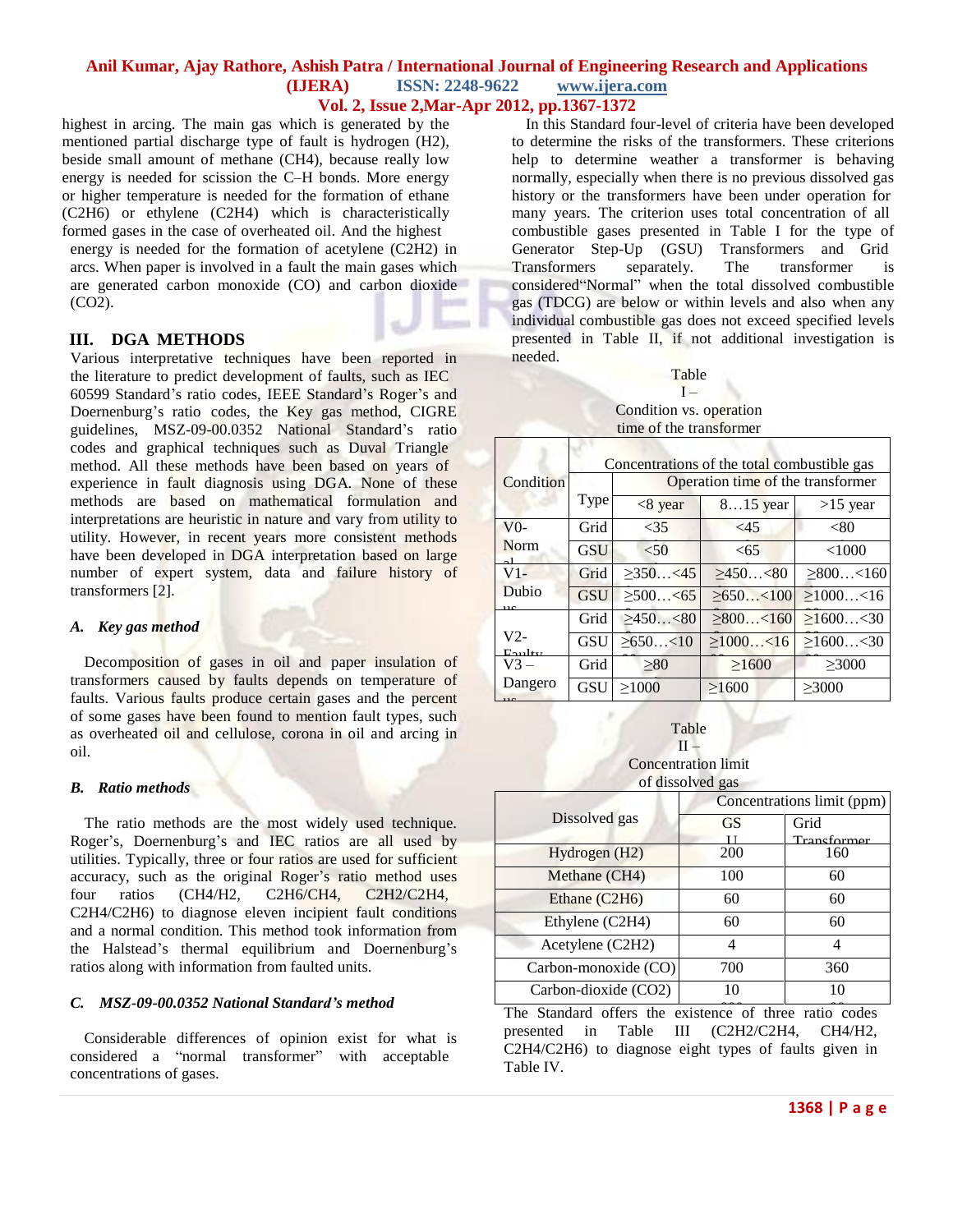### **Anil Kumar, Ajay Rathore, Ashish Patra / International Journal of Engineering Research and Applications (IJERA) ISSN: 2248-9622 www.ijera.com Vol. 2, Issue 2,Mar-Apr 2012, pp.1367-1372**

Table III –

MSZ Standard"s ratio for key gases

| Ratio limits      | C2H2/C2H4   | CH4/H2 | C2H4/C2H6 |  |
|-------------------|-------------|--------|-----------|--|
|                   | Ratio codes |        |           |  |
| < 0.1             |             |        |           |  |
| $\geq 0, 11 \leq$ |             |        |           |  |
| $>13 \leq$        |             |        |           |  |
| >3                |             | ◠      | ◠         |  |

Table IV – Fault diagnosis

| Case           | C2H2/C2H4 | CH4/H2         | C2H4/C2H6      | Suggested fault diagnosis        |
|----------------|-----------|----------------|----------------|----------------------------------|
| $\Omega$       | $\theta$  | 0              | $\Omega$       | Normal                           |
|                | $^{(1)}$  |                | $\Omega$       | Partial discharge of low-energy  |
| $\overline{c}$ |           | 1              | $\Omega$       | Partial discharge of high-energy |
| 3              | $1 - 2$   | 0              | $1 - 2$        | Low energy arcing                |
| $\overline{4}$ |           | $\theta$       | $\mathfrak{D}$ | High energy arcing               |
| 5              | 0         | $\theta$       |                | Hot spot 110°C150°C              |
| 6              | $\Omega$  | $\overline{c}$ | $\Omega$       | Hot spot 150°C300°C              |
| 7              | Ω         | $\overline{c}$ |                | Hot spot 300°C700°C              |
| 8              |           | $\mathfrak{D}$ | $\mathfrak{D}$ | Hot spot above 700°C             |

## **IV. FUZZY LOGIC TECHNIQUE APPLIED TO DGA**

Advantages of the application of fuzzy logic in fault gas analysis were published by several authors [3-5]. It was pointed out, that uncertainties of diagnosis due to the values close to limit values of classification procedures can be effectively handled by fuzzy sets. "Fuzzy version" of different methods, like Key gas analysis were made [5]. A typical solution is the application of a fuzzy inference system to approximate the relationship between the measured values and the faults causing the different gas combinations [5,6].

In this paper a method published before in [7] is used. Its application for fault gas analysis is presented through the National Standard"s ratio method (however, it can be used in other methods as well). There are two important differences between the original method and the fuzzy logic

based version. The first one is the application of fuzzy membership functions for the classification of fault gas ratios. It is important to remark, that setting the crossing of membership functions the degree of uncertainty can be taken into consideration. The second difference, that by

the use of these functions, an upper and a lower limit is calculated for the specific faults. The rule base can be seen in Table V. Expression '-/low' means that the cell is not involved into the calculation of the maximal degree of existence while it is involved into the calculation of the minimal one. It is assumed that the appearance of fault gases and any not low ratios of the components (according to the National Stadard"s ratio method) is a symptom, that is caused by the fault at the end of the row. A specific rule contains the fuzzy AND connection between the symptoms connected to a given fault.

Table V –Fuzzy logic rulebase

| C2H2/C2H4   | <b>CH4/H2</b> | C2H4/C2H6     | Diagnosis             |
|-------------|---------------|---------------|-----------------------|
|             |               |               |                       |
| $-$ / low   | $-$ / low     | $-$ / low     | Normal                |
| $-$ / low   | high          | $-$ / low     | Partial discharge of  |
|             |               |               | low-                  |
| high        | high          | $-$ / low     | Partial discharge of  |
|             |               |               | high-                 |
| high / very | $-$ / low     | high / $very$ | Low energy arcing     |
| high        | $-$ / low     | very high     | High energy arcing    |
| $-$ / low   | $-$ / low     | high          | Hot spot              |
| $-$ / low   | very high     | $-$ / low     | Hot spot              |
| $-$ / low   | very high     | high          | Hot spot              |
| $-$ / low   | very high     | very high     | Hot spot above 700 °C |

The method was used for different illustrative examples originated from the everyday practice, presented in Table VI. The result of analysis for the three different cases presented in Table VII

|  | Table VI-Gas concentration for each case |  |  |
|--|------------------------------------------|--|--|
|  |                                          |  |  |

| Dissolved gas       | Case 1         | Case 2 | Case 3         |
|---------------------|----------------|--------|----------------|
| Carbon-dioxide(CO2) | 1300           | 4881   | 5963           |
| Ethylene (C2H4)     | 1              | 113    | 36             |
| Ethane (C2H6)       | 18             | 47     | 30             |
| Acetylene (C2H2)    | $\mathfrak{D}$ | 1      | $\overline{2}$ |
| Hydrogen (H2)       | 394            | 80     | 50             |
| Methane (CH4)       | 64             | 66     | 79             |
| Carbon-monoxide CO  | 137            | 756    | 717            |

### Table VII – Fuzzy logic diagnosis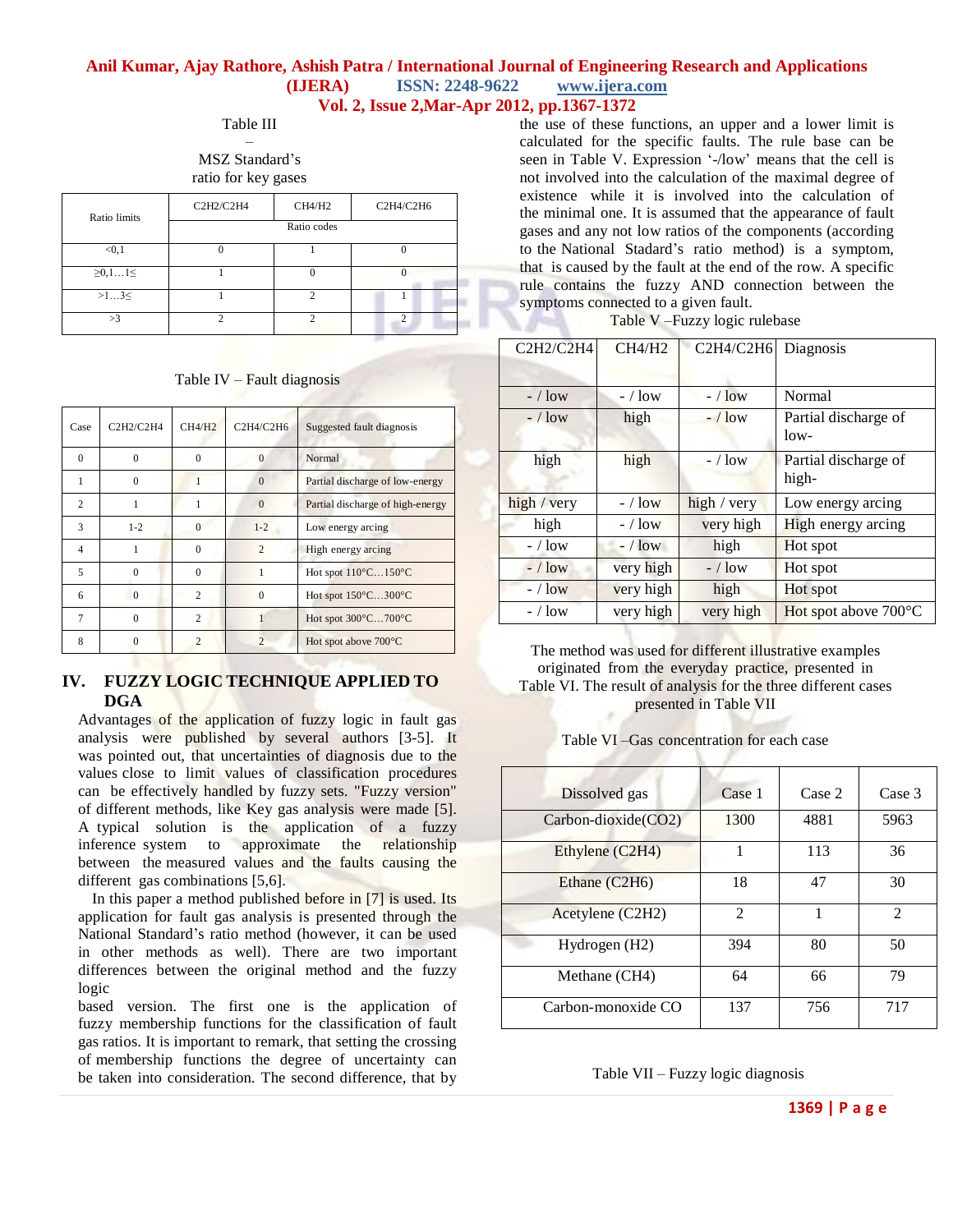#### **Anil Kumar, Ajay Rathore, Ashish Patra / International Journal of Engineering Research and Applications (IJERA) ISSN: 2248-9622 www.ijera.com Vol. 2, Issue 2,Mar-Apr 2012, pp.1367-1372**

| Diagnosis                                   | Case 1         |                | Case 2           |              | Case 3         |                |
|---------------------------------------------|----------------|----------------|------------------|--------------|----------------|----------------|
|                                             | minimal        | maximal        | minimal          | maximal      | minimal        | maximal        |
| Normal                                      | $\theta$       | $\theta$       | $\Omega$         | $\Omega$     | 0,11           | 0,11           |
| Partial<br>discharge of<br>low-energy       | $\mathbf{0}$   | 0,70           | $\mathbf{0}$     | $\mathbf{0}$ | $\theta$       | $\overline{0}$ |
| Partial<br>discharge of<br>high-energy      | 0,68           | 0,70           | $\boldsymbol{0}$ | $\mathbf{0}$ | $\theta$       | $\overline{0}$ |
| Low energy<br>arcing                        | $\overline{0}$ | $\overline{0}$ | $\mathbf{0}$     | $\mathbf{0}$ | 0,02           | 0,02           |
| High energy<br>arcing                       | $\mathbf{0}$   | $\mathbf{0}$   | $\mathbf{0}$     | $\mathbf{0}$ | $\overline{0}$ | $\overline{0}$ |
| Hot spot<br>$110^{\circ}$ C150 $^{\circ}$ C | $\mathbf{0}$   | $\mathbf{0}$   | 0,80             | 1,00         | 0,11           | 0.55           |
| Hot spot<br>150°C300°C                      | $\mathbf{0}$   | $\overline{0}$ | $\mathbf{0}$     | 0,20         | 0,45           | 0,90           |
| Hot spot<br>300°C700°C                      | $\overline{0}$ | $\overline{0}$ | 0,21             | 0,20         | 0,55           | 0,50           |
| Hot spot above<br>$700^{\circ}$ C           | $\overline{0}$ | $\mathbf{0}$   | 0,21             | 0,20         | $\mathbf{0}$   | $\mathbf{0}$   |

## **V. IMPLEMENTATION OF FUZZY EXPERT SYSTEM**

Expert system and fuzzy logic can take DGA methods and other human expertise to form a decision making system. Information such as the influence of transformer type, operation time, with or without on-load tap changer, voltage class, gassing rates and history of the diagnosis result can be utilized. A fuzzy expert system can reduce the uncertainties related to the oil sampling and chromatography analysis, avoiding the crispy limits between states considered in DGA methods. Figure 1 shows the suggested build-up of the system.

The transmission system substation equipments have been maintained and diagnostized by the National Power Line Company Inc. Substation Directory in Hungary. Moreover, the Substation Directory provides the same for a lot of other partner. To continue the maintaining provision on this high grade, and to comply with its maintenance functions to remain a reliable and competitive stakeholder of the market, the National Power Line Company Inc. had to introduce a better, more flexible, up-to-date registration of the committed equipments. Hence the National Power Line Company Inc. opted for introducing the substational machinery"s maintenance and diagnostic data registry and maintenance task management system (asset management) namely "KarMen". The KarMen is able to manage the objects, machineries, assemblies and accessory parts; to store, visualize and track reports, diagnostic measurements data, lifetime and nascent documentation.

Besides managing the objects, object elements and related other modules, the main function of the application is to follow the lifecycle of the chosen object, equipment or assembly from the commissioning and adjustment tasks to exploitation and decommissioning.

The KarMen system – presented above – is able to manage the transformer's main parameters, and it does

yeoman service to track continuously the lifecycle of them. It is feasible to assign object part to the objects, which also provides important information on DGA qualification. The diagram generator module of the application is capable to display only the amount of the gases, but it could not display the ratios and limits. The present knowledge base is focusing in two systems beside the professional experience. The LabSoft software which primary aims is to generate uniform, administration-supporting, user-friendly reports from the laboratory samples, and to archive the results. The other system is the KarMen which helps not only the Laboratory's, but the Substational Directory's tasks too, with containing the fingerprint's all of the equipment handled by National Power Line Company Inc. At present there is only one-way connection between Labsoft and KarMen, namely the DGA reports can be automatically downloaded from the Labsoft to the KarMen – it is compulsory in pursuance of National Power Line Company Inc.'s internal regulations. Nevertheless the report must be qualified when downloading it to KarMen. In the next phase of the research the new expert system will be connected into the present process on the grounds of the facts above:

1) Establish a system as an individual software or a module of the present application, which automatically comes into action after downloading the data, unburden the task of the qualifier.

2) Other way the expert system operating parallel with Labsoft but standing apart, which supports the report qualification process as a part of KarMen.



**1370 | P a g e**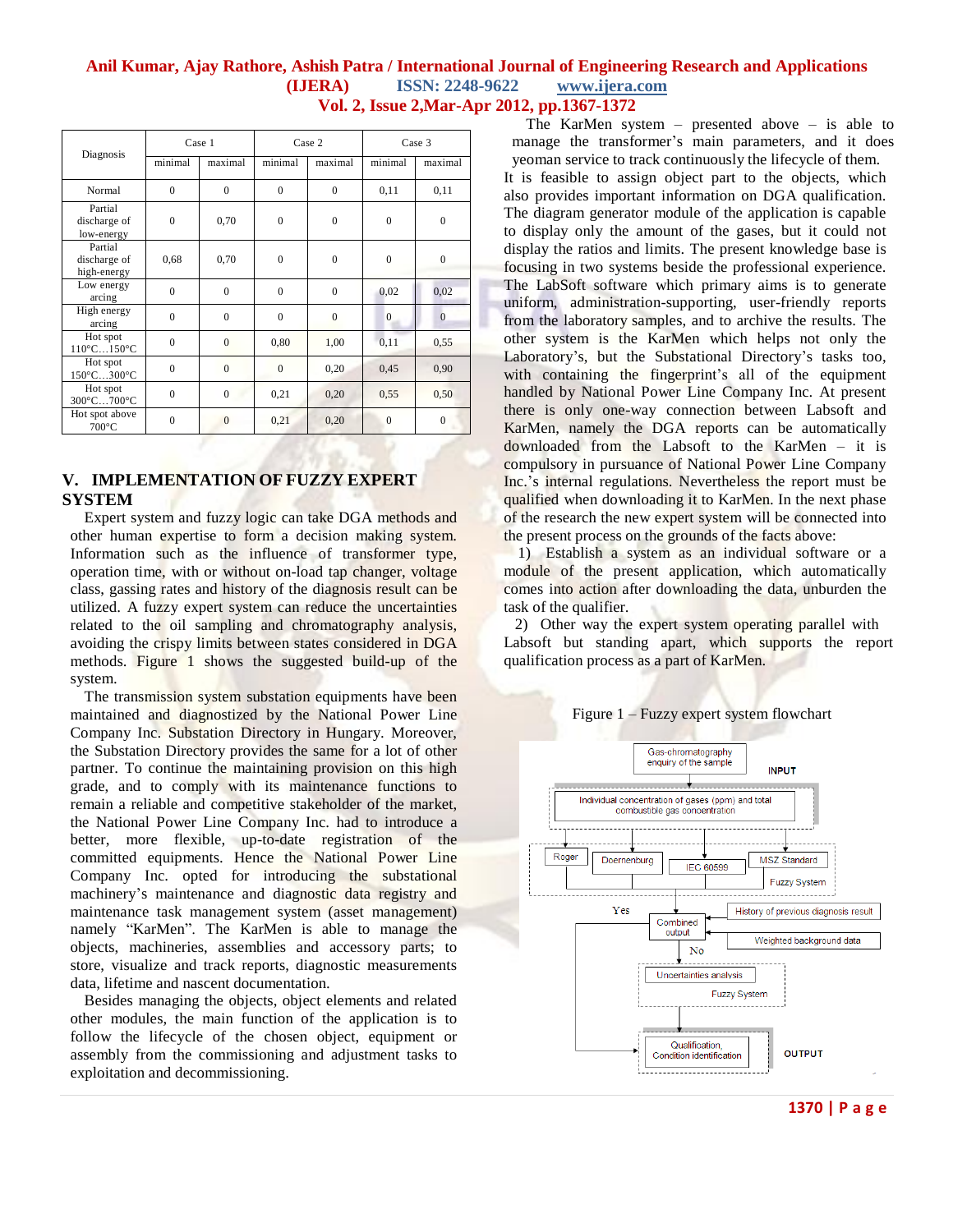# **Anil Kumar, Ajay Rathore, Ashish Patra / International Journal of Engineering Research and Applications (IJERA) ISSN: 2248-9622 www.ijera.com**

# **Vol. 2, Issue 2,Mar-Apr 2012, pp.1367-1372**

## **VI. ARTIFICIAL NEURAL NETWORK TECHNIQUE APPLIED TO DGA**

Artificial intelligent (AI) techniques were studied worldwide recently for patter recognition such as fault diagnosis. These techniques include expert system, fuzzy logic and artificial Neural Network (ANN). ANN approach is automatically capable of handling highly nonlinear input- output relationships, acquiring experiences which are unknown to human experts from training data and also to generalize solutions for a new set of data. This feature will enable ANN to overcome some limitations of an expert system.

Another important function of ANN is its ability to interpolate and extrapolate from its experiences. This permits a best fit of the data, providing at least the best guess under the given circumstance, and avoiding the "no decision" problem sometimes occurs in the ratio methods [8].

The process of detection of incipient faults

in transformers using an ANN can be seen as the process of associating inputs (patterns of gas concentrations) to outputs (fault types or normal condition) [9].

### *A. Input output patterns*

Neural network training requires the definition of input and output patterns.

The input data include all information related to an oil sample such as gas concentrations (H2, CH4, C2H2, C2H4, C2H6, CO, C02) and gassing rates, they are the key input parameters for diagnosis, the date of the oil sampling for calculating the gassing rates and other transformer information, like transformer type, size (capacity), with or without on-load tap changer etc.. For each input pattern there exists an output pattern which describes the fault type for a given diagnosis criterion.

Diagnosis outputs include diagnosed fault type, diagnosis confidence and maintenance action recommendations. All the fault type classification are used in the system output, which were included in the previous DGA methods, such as no fault overheating, low energy discharge, high energy discharge - arcing and cellulose degradation. Both patterns constitute a neural network training set.

Input and output patterns for each diagnosis criterion (Roger, Doernenburg, IEC 60599, MSZ National Standard criterions) can be defined.

### *B. Neural network configuration and training*

Several ANN units are responsible for individual fault diagnosis. In the neural network, the most basic information-processing unit is the neuron model. They are organized in three or more layers, such as the input layer, single output and one or several hidden layers, use a backpropagation algorithm for training, presented in Figure 3. The

number of neurons in the hidden layer was variable for each diagnosis criterion, depending on the problem complexity. Each neuron model receives input signals, which are multiplied by synaptic weights. An activation function transforms these signals into an output signal to the next neuron model and so on [10].



## **VII. CONCLUSION**

Fuzzy logic and ANN based Power Transformer Fault Diagnosishas been presented.

It has been showed that using the fuzzy diagnosis method, more detailed information about the fault inside a transformer can be obtained. This is an improvement over the conventional ratio method, which may be due to the more realistic representation of the relationship between the fault type and the dissolved gas levels with fuzzy membership functions.

However, it has to be mentioned, that usually fuzzy inference systems are sensitive on the quality of the human knowledge base; appropriate membership functions and rules are necessary to obtain acceptable accuracy. On the other hand, fuzzy expert system needs a large knowledge base that must be constructed manually and cannot adjust their diagnostic rules automatically thus cannot acquire knowledge from new data samples through a self-learning process.

ANN approach can be used for this purpose since this method capable of automatically acquiring experiences from training data and the experiences they obtained includes not only those of human knowledge, but also those which may be still unknown to human experts. Thus, our further work to continue the research process on Artificial Intelligence (AI) to build-up a reliable diagnosis system using our plentiful database.

# **VII. Acknowledgment**

The authors thanks to MITS department Gwalior and Director Mr. Sanjeev Jain MITS Gwalior to continous encouragement to this work.